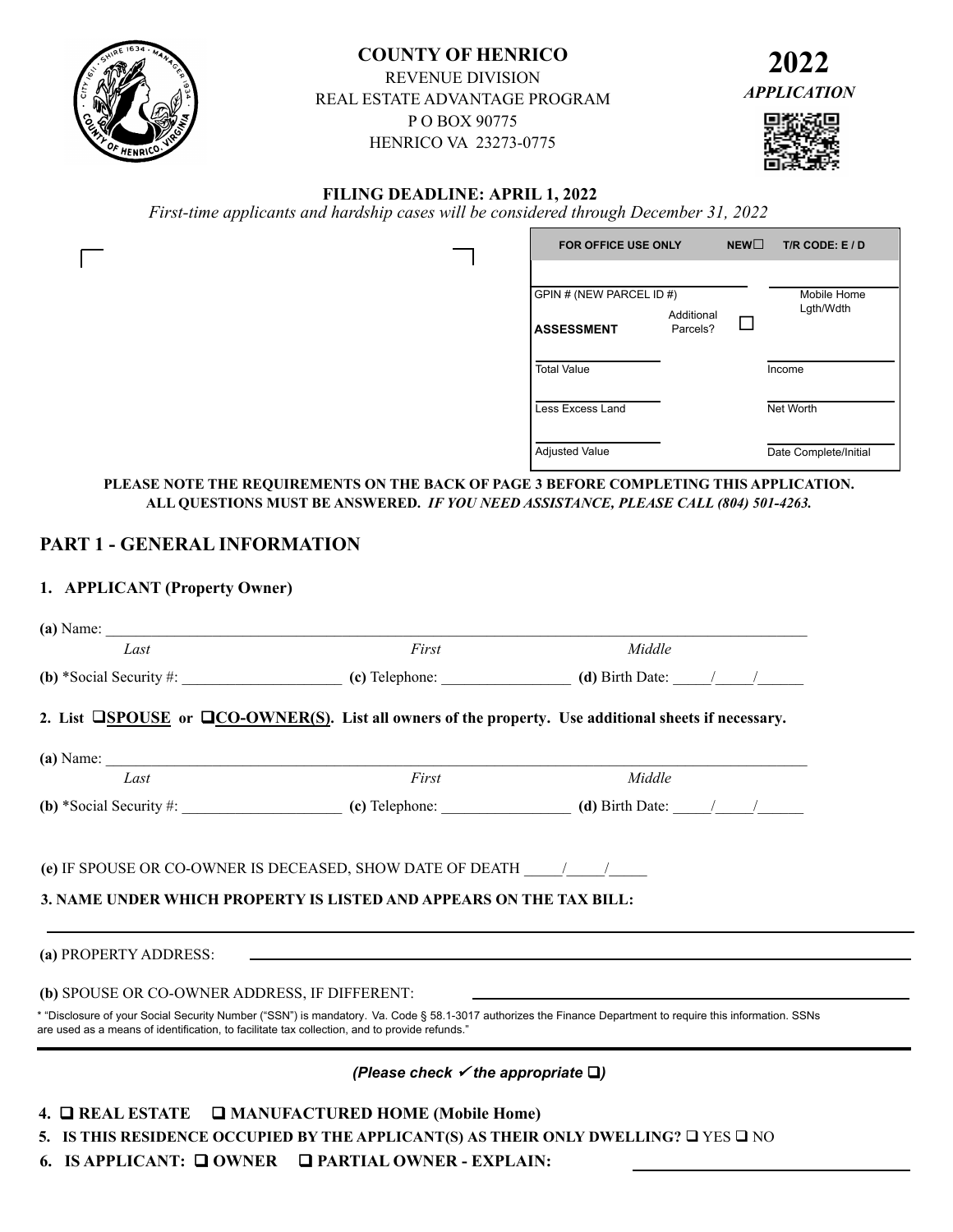### **7. DOES A MORTGAGE COMPANY PAY YOUR REAL ESTATE TAX?**

 $QYES$   $QNO$ 

**Social Security#** 

If "Yes," please furnish the following information:

**(a)** Name of Company:

 **(b)** Loan No.

# **8. LIST THE NAME, RELATION, AGE, AND SOCIAL SECURITY NUMBER OF ALL RELATIVES, OTHER THAN SPOUSE OR CO-OWNER(S), WHO OCCUPY THE RESIDENCE.**

| <b>IF THERE ARE NONE. CHECK BOX.</b> |  |
|--------------------------------------|--|
|                                      |  |

| Name | <b>Relation</b> | Age |
|------|-----------------|-----|
|      |                 |     |

a de la contrad

# **PART 2 - TOTAL INCOME: (Example: refer to line 22 on IRS Form 1040)**

Enter the **total income** (before any adjustments, deductions or exemptions) for calendar year 2021 from all sources of the applicant, spouse, co-owners(s) and their spouse(s), and all other relatives living in the dwelling. *List each relative's income separately.* Use additional sheets if necessary. *Where there is nothing to report, leave blank.*

# **9. COPIES OF PROOF OF ALL INCOME MUST BE FURNISHED**

*Note: Please attach a copy of your federal income tax return (if applicable).*

|     | <b>FILING FEDERAL TAX RETURN</b><br><b>YES</b><br>$\blacksquare$ NO<br>l 1<br>TOTAL INCOME ON AN ANNUAL BASIS AS OF<br><b>DECEMBER 31, 2021</b> | <b>Documentation</b><br><b>Required</b> | <b>Applicant</b> | Spouse/<br>Co-Owner(s)<br>Living in the<br><b>Dwelling</b> | Any Owner's<br><b>Relatives</b><br><b>Living In The</b><br><b>Dwelling</b> |
|-----|-------------------------------------------------------------------------------------------------------------------------------------------------|-----------------------------------------|------------------|------------------------------------------------------------|----------------------------------------------------------------------------|
| (a) | Wages, Salaries, etc.                                                                                                                           | $W-2$                                   |                  |                                                            |                                                                            |
| (b) | Taxable Interest                                                                                                                                | 1099-INT                                |                  |                                                            |                                                                            |
| (c) | <b>Dividends</b>                                                                                                                                | 1099-DIV                                |                  |                                                            |                                                                            |
| (d) | Taxable Refunds, Credits, or Offsets of State and<br>Local Income Taxes                                                                         | 1099-G                                  |                  |                                                            |                                                                            |
| (e) | <b>Alimony Received</b>                                                                                                                         |                                         |                  |                                                            |                                                                            |
| (f) | Business Income or (Loss)                                                                                                                       | Schedule C                              |                  |                                                            |                                                                            |
| (g) | Capital Gain or (Loss)                                                                                                                          | Schedule D                              |                  |                                                            |                                                                            |
| (h) | Other Gains or (Losses)                                                                                                                         | Form 4797                               |                  |                                                            |                                                                            |
| (i) | IRA Distributions (Taxable Amount)                                                                                                              | 1099-R                                  |                  |                                                            |                                                                            |
| (j) | Pensions or Annuities (Taxable Amount)                                                                                                          | 1099-R                                  |                  |                                                            |                                                                            |
| (k) | Rental Real Estate, Royalties, Partnerships,<br>S Corporations, Trusts, etc.                                                                    | Schedule E/K                            |                  |                                                            |                                                                            |
| (1) | Farm Income or (Loss)                                                                                                                           | Schedule F                              |                  |                                                            |                                                                            |
| (m) | Unemployment Compensation                                                                                                                       | 1099-G                                  |                  |                                                            |                                                                            |
| (n) | Social Security Benefits (Taxable Amount)                                                                                                       | SSA-1099                                |                  |                                                            |                                                                            |
| (o) | Other Income (List Type and Amount)                                                                                                             |                                         |                  |                                                            |                                                                            |
| (p) | Sub-Total                                                                                                                                       |                                         |                  |                                                            |                                                                            |
| (q) | Deduction for each Relative's Income                                                                                                            |                                         |                  |                                                            | $-$ \$10.000*                                                              |
| (r) | <b>TOTAL INCOME</b>                                                                                                                             |                                         |                  |                                                            |                                                                            |

\* or amount from line P, whichever is lower

**10. TOTAL COMBINED INCOME OF APPLICANT, SPOUSE/CO-OWNER(S), AND RELATIVES: \$**

IF THIS TOTAL EXCEEDS \$75,000 **STOP** YOU DO NOT OUALIFY FOR "REAP" THIS YEAR.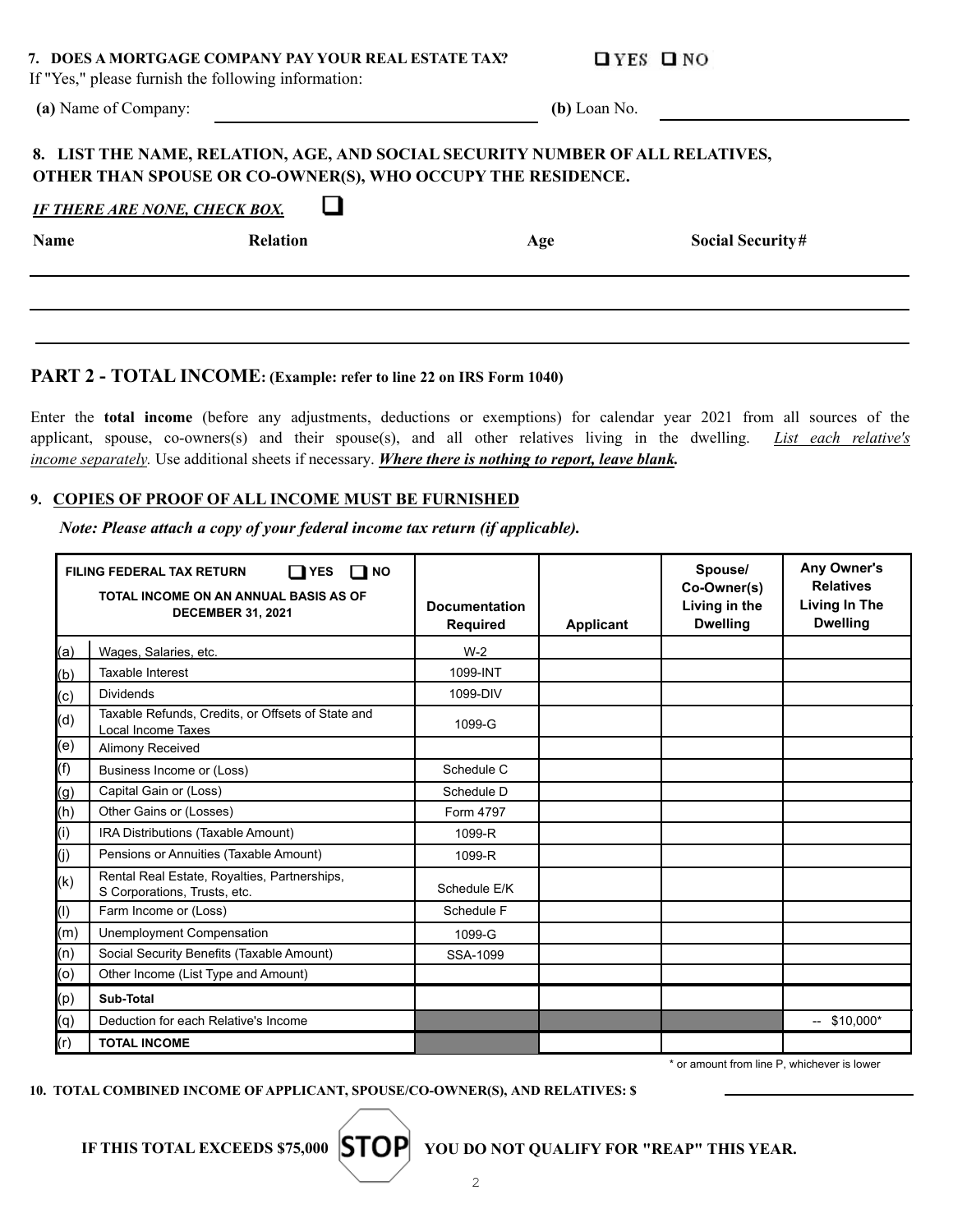# **PART 3 - NET WORTH:**

Please complete the following statement of net financial worth as of December 31, 2021, for applicant, spouse, co-owner(s) and their spouse(s). Exclude the value of the dwelling and up to ten acres of unsubdivided land upon which it is situated. Include any additional subdivided lots as assets. Use additional sheets if necessary. *Where there is nothing to report, leave blank.*

# **11.****COPIES OF PROOF OF ASSETS MUST BE FURNISHED - Round entries to the nearest whole number.**

|              | Value of Assets as of December 31, 2021        | <b>Documentation</b><br><b>Required</b> | <b>Applicant</b> | Spouse/<br>Co-Owner(s) |
|--------------|------------------------------------------------|-----------------------------------------|------------------|------------------------|
| (a)          | Real Estate (in Henrico other than residence*) | lAssessment                             |                  |                        |
| (b)          | Real Estate (outside of Henrico*)              | lAssessment                             |                  |                        |
| $ ({\tt c})$ | Personal Property (both in and out of Henrico) | Registration Card                       |                  |                        |
| (d)          | Retirement Accounts, IRA's, Deferred Comp.     | Account Statement                       |                  |                        |
| (e)          | <b>Checking Accounts</b>                       | Account Statement                       |                  |                        |
| (f)          | Savings Account(s) / Certificate(s)            | Account Statement                       |                  |                        |
| $\vert$ (g)  | Stocks/Bonds                                   | Account Statement                       |                  |                        |
| (h)          | Life Insurance (Cash Value)                    | Account Statement                       |                  |                        |
| (i)          | Other Assets (Investments, etc.)               |                                         |                  |                        |
| I(j)         | Total Assets - Add Lines 11(a) through 11(i)   |                                         |                  |                        |

# **(k) Total Combined Value of Assets of Applicant and Spouse/Co-Owner(s) \$\_\_\_\_\_\_\_\_\_\_\_\_\_\_\_\_\_\_\_**

**\* List the address and location of all real estate other than the residence, including any additional lots:**

# *IF YOUR NET WORTH SHOWN ON LINE 11(k) IS \$500,000 OR LESS, PLEASE SKIP QUESTION 12.*

# **12. COPIES OF PROOF OF DEBTS MUST BE FURNISHED FOR THIS INFORMATION TO BE CONSIDERED**

| <b>Outstanding Debts as of December 31, 2021</b>  | Applicant | Spouse/Co-Owner(s) |
|---------------------------------------------------|-----------|--------------------|
| (a) Notes Payable (Excluding Home Mortgages)      |           |                    |
| (b) Charge Cards/Personal Loans                   |           |                    |
| $(c)$ Other Debts                                 |           |                    |
| $\vert$ (d) Total - Add lines 12(a) through 12(c) |           |                    |

# **e) Total Combined Debts of Applicant and Spouse/Co-Owner(s) \$\_\_\_\_\_\_\_\_\_\_\_\_\_\_\_\_\_\_\_\_\_\_\_\_\_\_\_**

**13. NET WORTH - Subtract Debts On Line 12(e) From Assets On Line 11(k) \$** 

 $\mathcal{L}_\text{max}$  , and the contract of the contract of the contract of the contract of the contract of the contract of the contract of the contract of the contract of the contract of the contract of the contract of the contr

IF THIS TOTAL EXCEEDS \$500,000 **STOP** YOU DO NOT QUALIFY FOR "REAP" THIS YEAR.

# **AFFIDAVIT**

I do hereby declare that the information included in this application, is to the best of my knowledge and belief, complete and true in all respects and that I am the owner of the property listed and occupy it as my sole residence.

**Signature of Applicant Date** 

 $\overline{\phantom{a}}$  , and the contribution of the contribution of the contribution of the contribution of the contribution of the contribution of the contribution of the contribution of the contribution of the contribution of the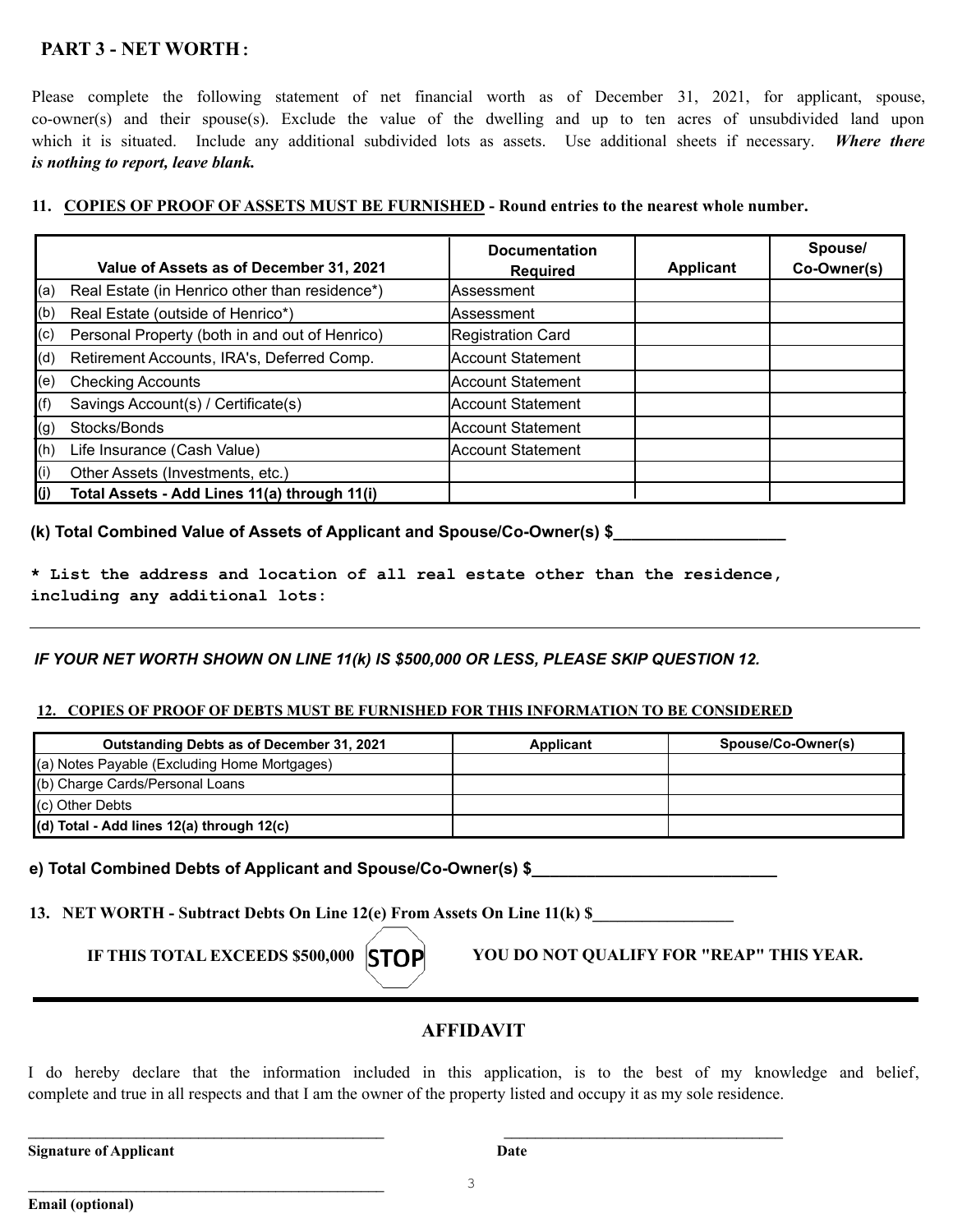# **County of Henrico, Virginia R**eal **E**state **A**dvantage **P**rogram for the Elderly or Disabled "**REAP** The Rewards Henrico Has To Offer" **REQUIREMENTS FOR ELIGIBILITY**

# **FILE BY APRIL 1, 2022**

*First-time applicants and hardship cases will be considered through December 31, 2022*

- **1**. The person or persons requesting **"REAP"** must hold title to the property for which the advantage is requested as of December 31, 2021.
- **2**. The applicant(s) occupying the dwelling and holding title must be at least 65 years of age or totally and permanently disabled as of December 31, 2021. The property must be occupied as the sole dwelling of the applicant(s). A dwelling jointly held by husband and wife may qualify if either spouse is 65 or older or is totally and permanently disabled. Any co-owner(s), other than the spouse, must be 65 or older or totally and permanently disabled, in order for the property to qualify.
- **3.** For those under 65 years of age, proof of disability is required. Please attach a certification from the Social Security Administration, Railroad Retirement Board, Department of Veterans Affairs, or signed affidavits by two medical doctors licensed in Virginia to the effect that such person is totally and permanently disabled.
- **4.** If you are applying for the first time, please attach a copy of your Driver's License or Birth Certificate as proof of age.

# **INCOME AND NET WORTH**

- **1. The combined total income (prior to any adjustments, deductions, or exemptions) for calendar year 2021 from all sources, including the taxable portion of Social Security, shall not exceed \$75,000.** The income of all residents of the dwelling must be reported in the total income with the exception of persons not related to the owner(s). A  $$10,000$  deduction will be allowed for the income of each relative other than the spouse.
- **2. The combined total net worth of the applicant, spouse, co-owner(s), and their spouse(s) as of December 31, 2021, shall not exceed \$500,000** (excluding the value of the dwelling and up to ten acres of land on which the dwelling is situated).
- **3.** Documentation of each item of Income and Net Worth must be included with all applications.

# **IMPORTANT**

- **1. The amount of tax relief awarded to qualifying applicants will be 100%, up to a maximum of \$3,000.**
- **2.** Incomplete applications will be returned and may disqualify applicants from the Real Estate Advantage Program.
- **3.** The first and second half payments (where applicable) must be received by June 6, 2022, and December 5, 2022, respectively, to avoid the 10% late payment penalty.

*Please notify us of any changes occurring during the year by calling (804) 501-4263.*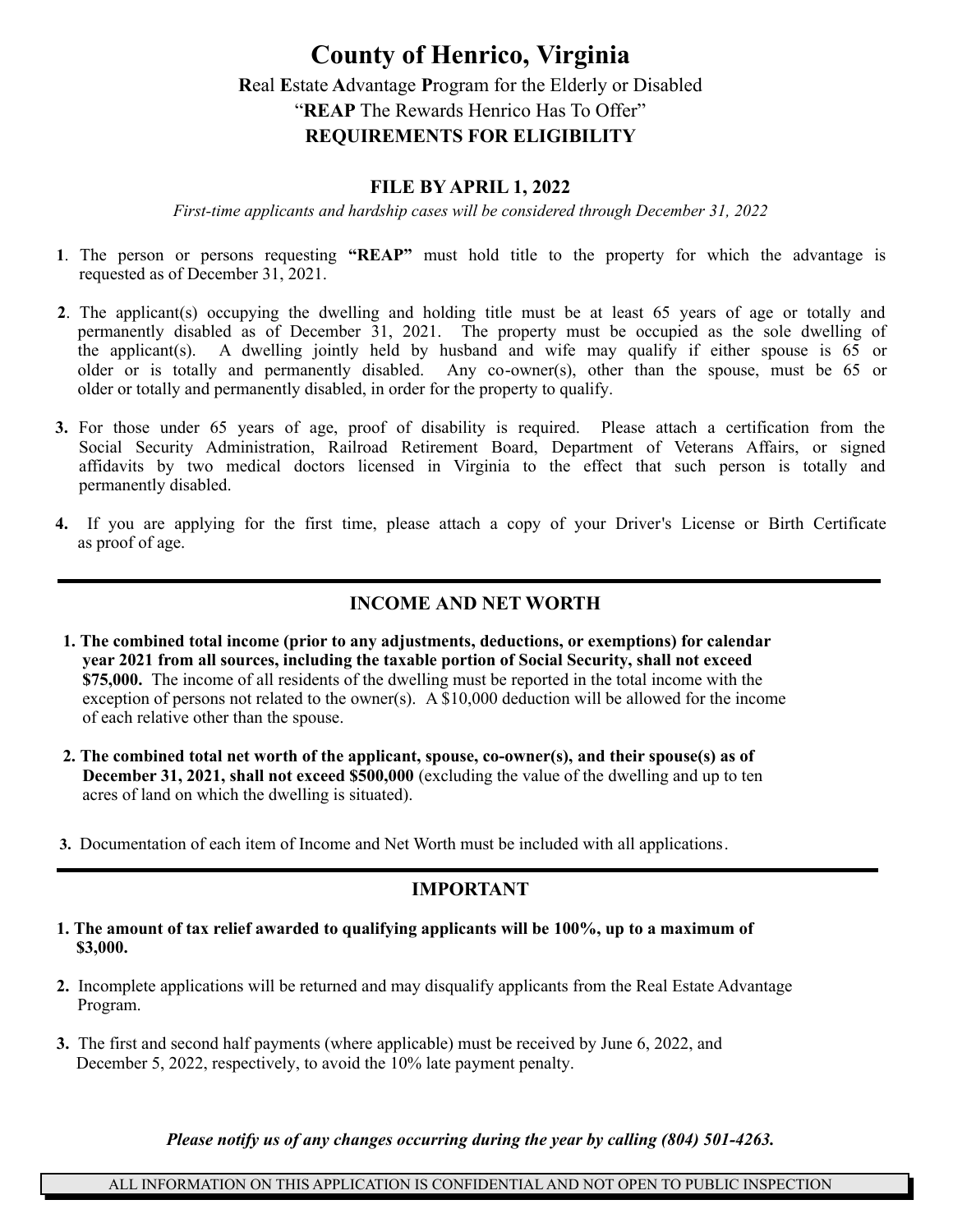# **Instructions for Preparing the REAL ESTATE ADVANTAGE PROGRAM (REAP) Application for the Elderly or Disabled**

The following detailed instructions will assist you in completing each part of the application and will help to prevent delays or errors in making a decision on the tax relief to which you may be entitled. First, review the "Requirements for Eligibility" on the back of Page 3 of the application form. Please file your application by mailing or bringing it to the Revenue Division of the County of Henrico as early as possible during 2022, but **no later than April 1, 2022**. In-person assistance is available in Room 135 of the Administration Building at the Henrico County Government Complex on Parham Road and also at the Eastern Government Complex on Nine Mile Road. Telephone assistance is available by calling **(804) 501-4263**.

### **The application must be filled out in its entirety and in accordance with the following instructions.**

### **PART 1-**PAGE 1 **GENERAL INFORMATION**

# It is **not** necessary to repeat those persons shown on lines 1 and 2 on Page 1.

### **Line 1(a-d)**

Applicant: Enter information requested on line 1(a-d) regarding name, date of birth, social security number, and telephone number.

### **Line 2(a-e)**

Spouse or Co-owner(s): Complete all items (a-d) if spouse or co-owner is living. Where spouse or co-owner is deceased, enter name on line  $2(a)$  and date of death on line  $2(e)$ . Where both spouse and co-owner(s) are to be reported, use additional sheet and identify entries by item number.

### **Line 3(a-b)**

Enter name(s) of owner(s) exactly as shown on the real estate bill for the property on which exemption is being requested**.**

### **Line 4**

Check the appropriate box.

### **Line 5**

Check "Yes" or "No" block to indicate whether the applicant(s) occupied the property as their only residence.

### **Line 6**

Check the appropriate box to indicate whether the applicant is the sole owner of the property. (Joint ownership with spouse is considered as sole ownership.)

If you checked "Partial Owner", explain:

- 1. How the ownership is legally held.
- 2. The portion owned by the applicant.
- 3. Who is responsible for payment of taxes and maintenance of property.

### **PART 1-**PAGE 2 **OF APPLICATION**

### **Line 7**

Check "Yes" or "No" to indicate whether a mortgage company pays the real estate taxes. Enter information requested on line 7(a-b), if it applies.

### **Line 8**

List the name, relation, age, and social security number of all persons related to the applicant(s) who occupy the residence.

# **PART 2-**PAGE 2 **TOTAL INCOME**

Report total income for the preceding calendar year. Total income means income before deductions, subject to tax under federal income tax laws, regulations, rules, or policies prior to any adjustments, deductions or exemptions. Copies of the federal income tax returns of the applicant and all relatives living in the dwelling for the previous tax year must be submitted with this application if such returns were required to be filed with the Internal Revenue Service.

### **Line 9**

Source of income: Report income for each item listed below in yearly amounts (not monthly). Where there is nothing to report, leave blank.

- Wages, Salaries, etc.: Enter total income earned from work (a) or services performed whether on a regular, part-time, or temporary "job" basis.
- (b) Interest: Enter total amount of interest earned on savings accounts, saving certificates, bonds, or other investments.
- (c) Dividends: Enter total income received from stocks as dividends or distributions taxable as income.
- (d) Refunds, Credits, or Offsets of State and Local Income Taxes: Report only those refunds reflected on your federal income tax return.
- (e) Alimony Received: Enter amounts received as alimony or separate maintenance agreements.
- $(f)$ Business Income or Loss: Enter net profit or loss received from business.
- (g) Capital Gain or Loss: Enter gain or loss that resulted from the sale of stocks, bonds, real estate, business, etc.
- (h) Other Gains or Losses: Report amounts received from the sale or trade of business assets.
- IRA Distributions: Report taxable amounts received from Individual Retirement Accounts. (i)
- Pensions and Annuities: Enter taxable distributions from all pensions and annuities including military, disability, government, railroad, or other retirement plans. (j)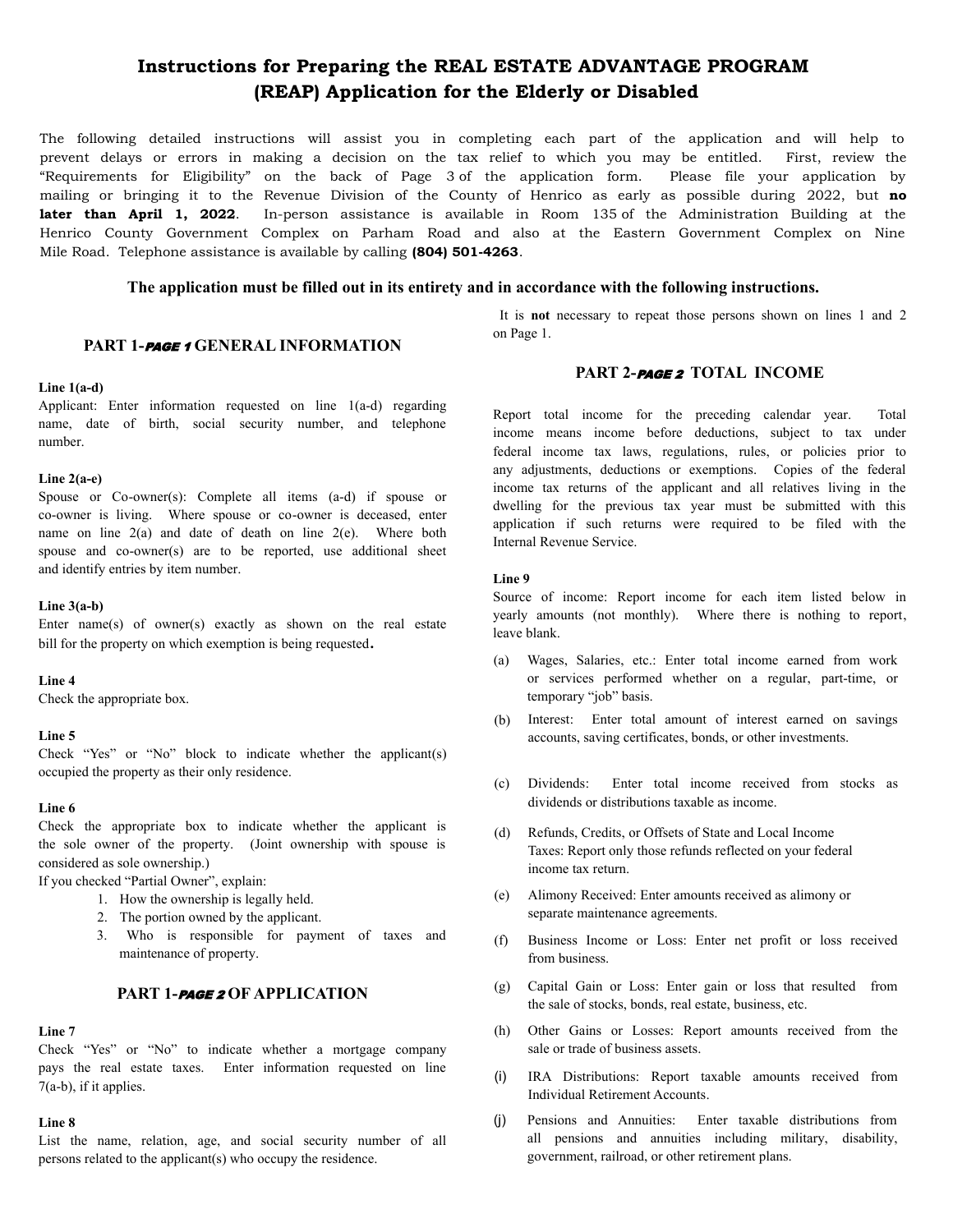- (k) Rental Income: Royalties, Partnerships, S Corporations, Trusts, etc.: Report income or loss from interest in rental real estate or entities listed.
- Farm Income or Loss: Enter net profit or loss received from (l) farming.
- (m) Unemployment Compensation: Enter amount of unemployment compensation paid to you last year.
- (n) Social Security: If Federal Tax Return filed, enter amount on Line 5B of the 1040 Form. If Federal Tax Return not filed, enter the total from Box 3 on the Social Security Benefit statement, Form SSA-1099.
- (o) Other Income: Enter any income received not reported in any of the categories listed above that is taxable.
- $(p)$  Sub-Total: Total each column  $9(a) 9(0)$  and enter the total of each person's income.
- Deduction for Relative's Income: This is already printed on (q) application; up to \$10,000 for each relative.
- Total Income: For applicant, spouse, and/or co-owner(s) (r)and spouse of co-owner(s), enter amount shown on line  $9(p)$ . For other relatives, enter the difference between line  $9(p)$  and Line  $9(q)$ .

### **Line 10**

Total Combined Income: Add the Total Income of applicant, spouse, or co-owner and spouse of co-owner and each relative living in the dwelling as shown on line 9(r) and enter the total**. If Income exceeds \$75,000, STOP. You do not qualify for Real Estate Tax Relief for this year.**

### **PART 3-**PAGE 3 **NET WORTH**

Net worth reflects the value of all assets including, equitable interest of the owner(s) and spouse of any owner(s), less indebtedness as of the end of the preceding calendar year. Do not include the dwelling and up to ten (10) acres of land upon which the dwelling is located, nor any mortgage on the dwelling.

### **Line 11**

Value of Assets: For items where there is nothing to report, leave blank. Where husband and wife jointly own assets, enter the full value in column for applicant and enter "Joint" or "\$0.00" on corresponding line in column for spouse. Where there are assets of co-owner and spouse of any co-owner to be reported, attach an additional sheet and account for each item identifying entries by number.

- (a) Real Estate (in Henrico-other than residence): Enter assessed value of any real estate owned that is located in Henrico County. Show address or location of property in the middle of Page 3 as designated by the asterisk.
- (b) Real Estate (outside of Henrico): Enter assessed value of any real estate owned that is located outside of Henrico County. Show address or location of property in the middle of Page 3 as designated by the asterisk, and include a copy of the 2021 tax assessment from that locality.
- (c) Personal Property (autos, boat, etc.): Enter the previous year assessed value of automobiles, trucks, motorcycles, boats and motors, trailers, etc. Please note that you are required to report the assessed value of the property rather than the amount of tax paid.
- (d) Retirement Accounts, IRA, Deferred Comp. Plan: Enter the balance in these accounts as of December 31, 2021.
- (e) Checking Account(s): Enter the balance in the account(s) as shown on your statement as of December 31, 2021.
- (f) Savings/Certificate Account(s): Enter the balance/value of savings or certificates of account(s) as of December 31, 2021.
- (g) Stocks/Bonds: Enter the market value/cash value of stocks or bonds owned as of December 31, 2021.
- (h) Insurance: Enter the cash value of any life insurance policies held on the life of the applicant, spouse, co-owner, or spouse of co-owner. (Refer to insurance policies for this information.)
- (i) Other Assets: Enter the value of any other assets not listed above, such as businesses owned, mortgages held, etc. for which payment would be received if they were to be disposed of.
- (j) Total Assets: Add lines 11(a) 11(i), and enter separate totals for applicant, spouse, co-owner, or spouse of co-owner.
- (k) Total Combined Value of Assets: Add line (j) totals.

#### **Line 12**

Debts: List outstanding financial obligations as of December 31, 2021. **Note:** You may skip line 12 if the amount on line  $11(k)$  is \$500,000 or less.

- (a) Notes Payable: Enter unpaid balance on notes, bank loans, etc., excluding any mortgages on the dwelling for which the exemption is being requested.
- (b) Charge Cards/Personal Loans: Enter the unpaid balance on charge accounts with merchants or charge plans such as MasterCard or Visa.
- (c) Other Debts: Enter any other financial obligations not specified above, such as amounts owed to hospitals, doctors, etc. Show to whom payments are due and the balance owed as of December 31, 2021.
- (d) Total: Add lines 12(a) through 12(c), showing separate totals for applicant, spouse, co-owner, or spouse of co-owner.
- (e) Total Combined Debts: Add line (d) totals.

### **Line 13**

Net Worth: Subtract line 12(e) from line 11(k), and enter the difference. **If Total Net Worth exceeds \$500,000, STOP. You do not qualify for Real Estate Tax Relief for this year.**

### **AFFIDAVIT**

Before signing the affidavit, please read the statement above the signature line. **The applicant shown on line 1(a) must sign and date this application.**